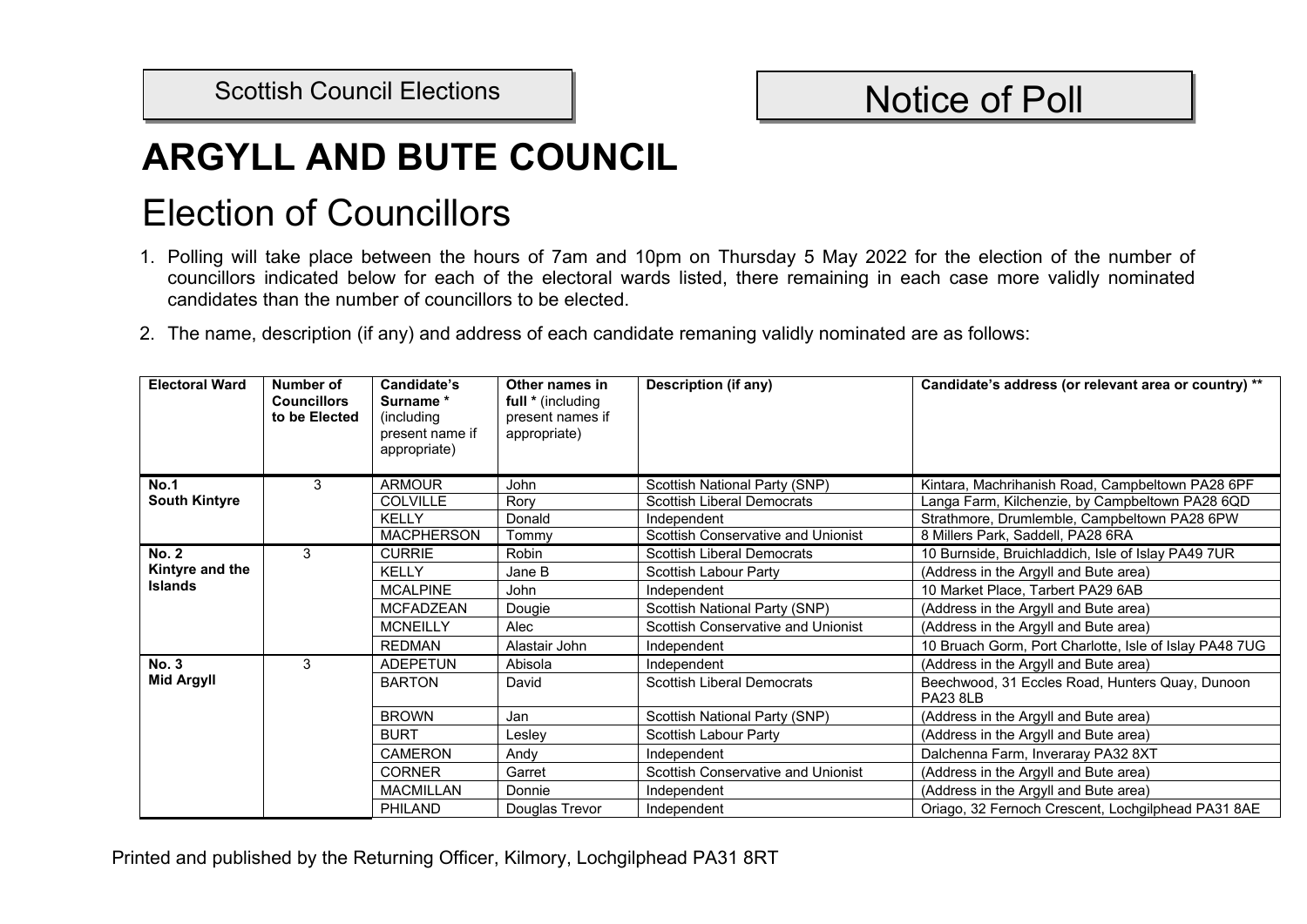|                                     |                | <b>WEIR</b>                | <b>Ross Alistair</b> | Independence for Scotland Party           | Lochview, Darroch Road, Ardrishaig PA30 8EF                             |
|-------------------------------------|----------------|----------------------------|----------------------|-------------------------------------------|-------------------------------------------------------------------------|
| <b>No. 4</b>                        | $\overline{4}$ | <b>AGEER</b>               | Gopi                 | Scottish Labour Party                     | (Address in the North Lanarkshire area)                                 |
| <b>Oban South</b>                   |                | <b>BOSWELL</b>             | Henry Drummond       | <b>Scottish Liberal Democrats</b>         | (Address in the Argyll and Bute area)                                   |
| and the Isles                       |                | <b>CAMPBELL</b>            | Donnie               |                                           | Machair, Kilmoluaig, Isle of Tiree PA77 6XB                             |
|                                     |                | <b>HAMPSEY</b>             | Amanda               | Scottish Conservative and Unionist        | (Address in the Argyll and Bute area)                                   |
|                                     |                | <b>HUME</b>                | Willie               | Scottish National Party (SNP)             | Ledmore, Erray Road, Tobermory PA75 6RS                                 |
|                                     |                | <b>KAIN</b>                | Andrew               | Independent                               | Fairways Lodge, Erray Road, Tobermory, Isle of Mull<br><b>PA75 6PS</b>  |
|                                     |                | <b>KENNEDY</b>             | Colin                | Independent                               | Caolas, Isle of Coll PA78 6TB                                           |
|                                     |                | <b>LYNCH</b>               | Jim                  | Scottish National Party (SNP)             | (Address in the Argyll and Bute area)                                   |
|                                     |                | <b>MCGRIGOR</b>            | Jamie                | Independent                               | (Address in the Argyll and Bute area)                                   |
|                                     |                | <b>MEYER</b>               | <b>Phyl Stuart</b>   | Scottish Greens - Think Global Act Local  | Lag Nan Cruach, Cornaigmore, Isle of Tiree PA77 6XA                     |
|                                     |                | <b>WATSON</b>              | John                 | Independent                               | (Address in the Argyll and Bute area)                                   |
| <b>No. 5</b>                        | $\overline{4}$ | <b>BATTISON</b>            | Linda                | Independent                               | (Address in the Argyll and Bute area)                                   |
| <b>Oban North and</b><br>Lorn       |                | CAMPBELL-<br><b>RENTON</b> | Kyle                 | Independent                               | (Address in the Argyll and Bute area)                                   |
|                                     |                | <b>DAVIS</b>               | Veronica             | <b>Scottish Liberal Democrats</b>         | (Address in the Argyll and Bute area)                                   |
|                                     |                | <b>FILES</b>               | Angus                | Alba Party for Independence               | 19A, The Glebe, Kilmelford, Oban PA34 4XF                               |
|                                     |                | <b>GREEN</b>               | Kieron               | Independent                               | Flat 1/4, 49 Combie Street, Oban PA34 4HS                               |
|                                     |                | <b>MARTIN</b>              | Luna                 | Scottish Greens - Think Global Act Local  | (Address in the Argyll and Bute area)                                   |
|                                     |                | <b>MCKENZIE</b>            | Julie                | Scottish National Party (SNP)             | (Address in the Argyll and Bute area)                                   |
|                                     |                | <b>VENNARD</b>             | Andrew               | Scottish Conservative and Unionist        | (Address in the Argyll and Bute area)                                   |
| <b>No. 6</b>                        | 3              | <b>BLAIR</b>               | Gordon               | Scottish National Party (SNP)             | (Address in the Argyll and Bute area)                                   |
| Cowal                               |                | <b>FEINMANN</b>            | Mark                 | Scottish Labour Party                     | (Address in the Argyll and Bute area)                                   |
|                                     |                | <b>MACQUARIE</b>           | Lachie               | Scottish National Party (SNP)             | (Address in the Argyll and Bute area)                                   |
|                                     |                | <b>MCNEILLY</b>            | Yvonne               | Scottish Conservative and Unionist        | (Address in the Argyll and Bute area)                                   |
|                                     |                | <b>NELSON</b>              | Fiona                | Independence for Scotland Party           | (Address in the Argyll and Bute area)                                   |
|                                     |                | <b>SINCLAIR</b>            | William              | <b>Scottish Liberal Democrats</b>         | 7 McKinlays Quay, Sandbank, Dunoon PA23 8NZ                             |
|                                     |                | <b>WHYTE</b>               | Kenneth              | Independent                               | (Address in the Argyll and Bute area)                                   |
| <b>No. 7</b>                        | 3              | <b>DARROCH</b>             | George               | Independent                               | 177D Edward Street, Dunoon PA23 7PH                                     |
| <b>Dunoon</b>                       |                | <b>FORREST</b>             | Audrey E             | Scottish National Party (SNP)             | (Address in the Argyll and Bute area)                                   |
|                                     |                | <b>HAMPSEY</b>             | Daniel               | <b>Scottish Conservative and Unionist</b> | (Address in the Argyll and Bute area)                                   |
|                                     |                | <b>MCKINVEN</b>            | Gordon Graham        | Independent                               | (Address in the Argyll and Bute area)                                   |
|                                     |                | <b>MORELAND</b>            | Ross                 | <b>Scottish Liberal Democrats</b>         | 127 Auchamore Road, Dunoon PA23 7LR                                     |
|                                     |                | <b>WALLACE</b>             | Kaitlin              | Scottish Labour Party                     | (Address in the Argyll and Bute area)                                   |
|                                     |                | <b>WATLING</b>             | Susan                | <b>Scottish Family Party</b>              | (Address in the Argyll and Bute area)                                   |
| <b>No. 8</b><br><b>Isle of Bute</b> | 3              | <b>GILLIES</b>             | Fraser               | Independent                               | Evander, 3 Ardencraig Avenue, Rothesay, Isle of Bute<br><b>PA20 9EZ</b> |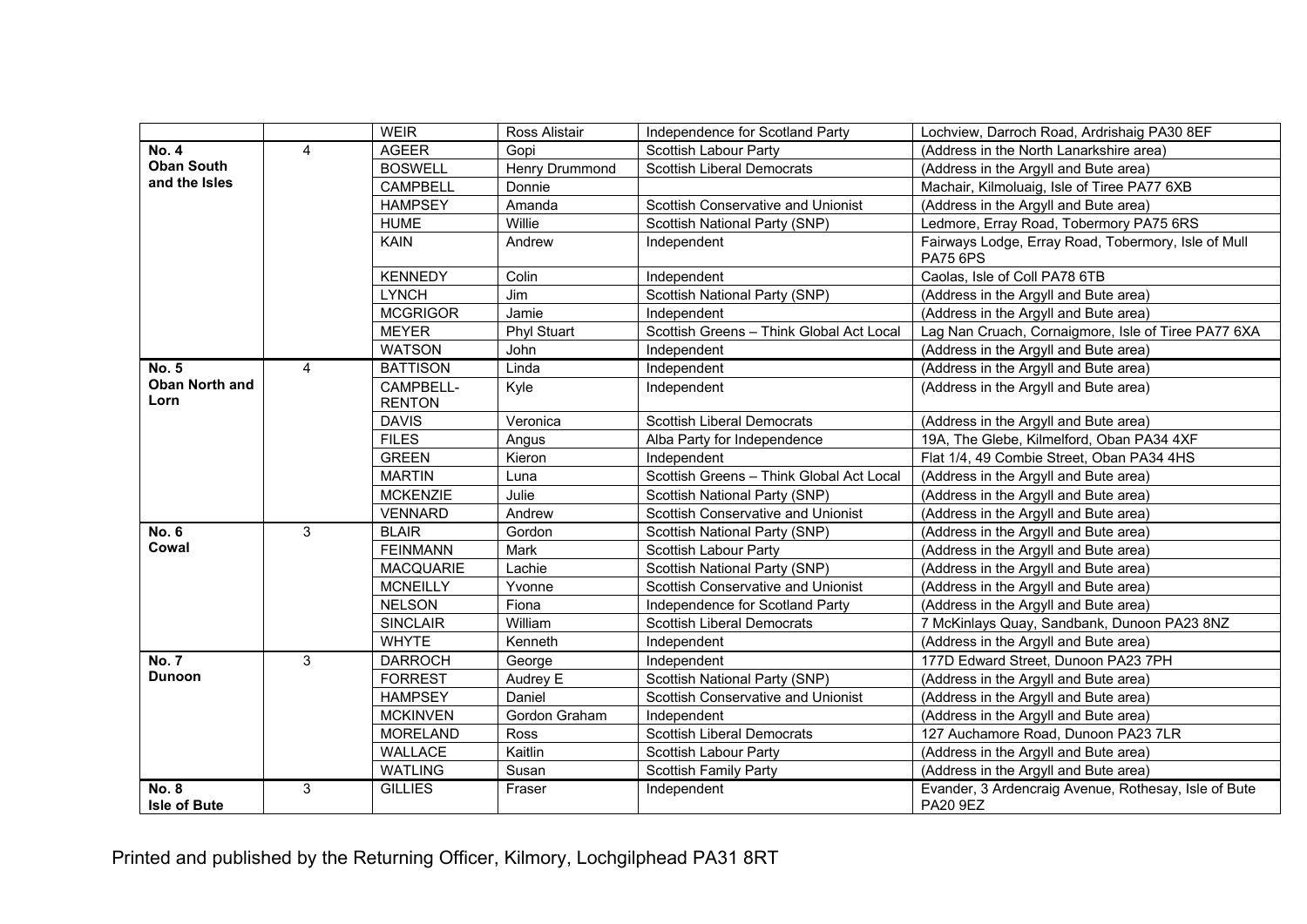|                              |   | <b>KENNEDY-</b>              | Reeni                | Scottish National Party (SNP)             | (Address in the Argyll and Bute area)                                |
|------------------------------|---|------------------------------|----------------------|-------------------------------------------|----------------------------------------------------------------------|
|                              |   | <b>BOYLE</b>                 |                      |                                           |                                                                      |
|                              |   | <b>MALCOLM</b>               | Dawn                 | Scottish Labour Party                     | (Address in the Argyll and Bute area)                                |
|                              |   | <b>MCCABE</b>                |                      |                                           |                                                                      |
|                              |   |                              | Liz                  | Independent                               | 4 Roslin Crescent, Rothesay, Isle of Bute PA20 9HT                   |
|                              |   | <b>MCFARLANE</b>             | Derek John           | <b>Scottish Liberal Democrats</b>         | (Address in the Argyll and Bute area)                                |
|                              |   | <b>MCGOWAN</b>               | Robert               | Alba Party for Independence               | 5 Cumbrae View, Kingarth, Isle of Bute PA20 9NP                      |
|                              |   | <b>MOFFAT</b>                | Jean Murray          | Independent                               | Craigmore Pier, Mountstuart Road, Rothesay, Isle of<br>Bute PA20 9LD |
|                              |   | <b>STUART</b>                | Ewan                 | Scottish Greens - Think Global Act Local  | 49 Marine Court, Dunbeg, Oban PA37 1NU                               |
|                              |   | WALLACE                      | Peter                | <b>Scottish Conservative and Unionist</b> | (Address in the Argyll and Bute area)                                |
| <b>No. 9</b>                 | 3 | <b>CORRY</b>                 | Maurice              | Scottish Conservative and Unionist        | (Address in the Argyll and Bute area)                                |
| <b>Lomond North</b>          |   | <b>FREEMAN</b>               | George               | Independent                               | 8 Upland Wynd, Garelochhead, Helensburgh G84 0BL                     |
|                              |   | <b>IRVINE</b>                | Mark                 | Independent                               | Woodside, Barbour Road, Kilcreggan G84 0LB                           |
|                              |   | <b>MACINTYRE</b>             | <b>Robert Graham</b> | Independent                               | (Address in the Argyll and Bute area)                                |
|                              |   | <b>MILLAR</b>                | <b>Nigel Ford</b>    | <b>Scottish Liberal Democrats</b>         | (Address in the Argyll and Bute area)                                |
|                              |   | <b>PATERSON</b>              | Shonny lain          | Scottish National Party (SNP)             | (Address in the Argyll and Bute area)                                |
|                              |   | <b>ROBINSON</b>              | Watson               | Scottish Labour Party                     | Upper Flat, Creaggan, Portincaple, Garelochhead G84<br>0EU           |
| <b>No. 10</b><br>Helensburgh | 4 | ALEXANDER-<br><b>ROBB</b>    | James                |                                           | (Address in the Argyll and Bute area)                                |
| <b>Central</b>               |   | <b>DAVIES</b>                | Sarah                | Scottish Greens - Think Global Act Local  | (Address in the Argyll and Bute area)                                |
|                              |   | <b>HARDIE</b>                | Graham               | <b>Scottish Liberal Democrats</b>         | Finlas, 107 Main Road, Cardross G82 5NY                              |
|                              |   | <b>HOWARD</b>                | Fiona                | Scottish Labour Party                     | Top Flat, Ravenswood, Shore Road, Cove G84 0LR                       |
|                              |   | <b>MACQUIRE</b>              | lan James            | Scottish National Party (SNP)             | (Address in the Argyll and Bute area)                                |
|                              |   | <b>MULVANEY</b>              | Gary                 | Scottish Conservative and Unionist        | 105 East Princes Street, Helensburgh G84 7DN                         |
|                              |   | <b>WILLMOT</b>               | Alison               | <b>Scottish Conservative and Unionist</b> | (Address in the Argyll and Bute area)                                |
| <b>No. 11</b><br>Helensburgh | 3 | CAMPBELL-<br><b>STURGESS</b> | Math                 | Scottish National Party (SNP)             | (Address in the Argyll and Bute area)                                |
| and Lomond                   |   | <b>GREEN</b>                 | Howard               | Scottish Greens - Think Global Act Local  | (Address in the Argyll and Bute area)                                |
| <b>South</b>                 |   | <b>KENNEDY</b>               | Paul Donald          | <b>Scottish Liberal Democrats</b>         | (Address in the Argyll and Bute area)                                |
|                              |   | <b>KINNIBURGH</b>            | David                | <b>Scottish Conservative and Unionist</b> | 15 Fraser Avenue, Dumbarton G82 3LS                                  |
|                              |   | PENFOLD                      | Gemma                | Scottish Conservative and Unionist        | 4 Camperdown Court, Helensburgh G84 9HJ                              |

3. The persons entitled to vote as electors at this election are the persons registered in the register of electors for the respective electoral wards, but a person whose name is so registered may not vote if the entry in the said register gives as the date on which the person will become of voting age a date later than the day fixed for the poll.

Signed: PIPPA MILNE (Returning Officer) Date: 30 March 2022

Printed and published by the Returning Officer, Kilmory, Lochgilphead PA31 8RT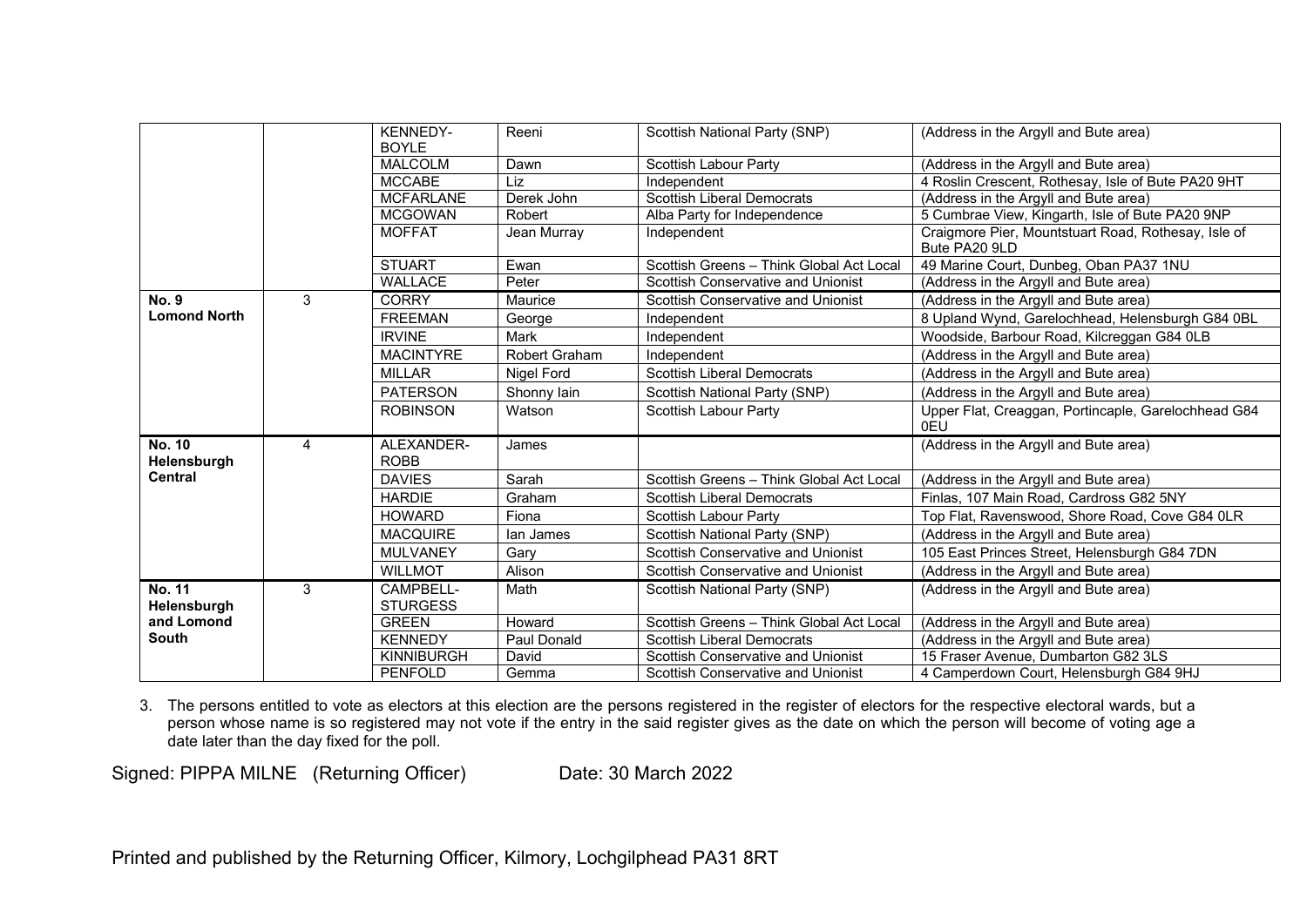\* Note to Returning Officers: where the candidate has given a commonly used surname and/or forename on that candidate's nomination form, it is that commonly used surname and/or forename (instead of any other name) that will appear on the Notice of Poll.

\*\* The candidate's address will appear on the notice of poll in accordance with what has been provided by the candidate on the home address form. The address shall appear where the candidate has made a signed statement that they require the address to be made public. The relevant area (as defined in rule 4(12)) or the country outside the UK where the candidate's home address is located shall appear where the candidate has not made a signed statement that they require the address to be made public.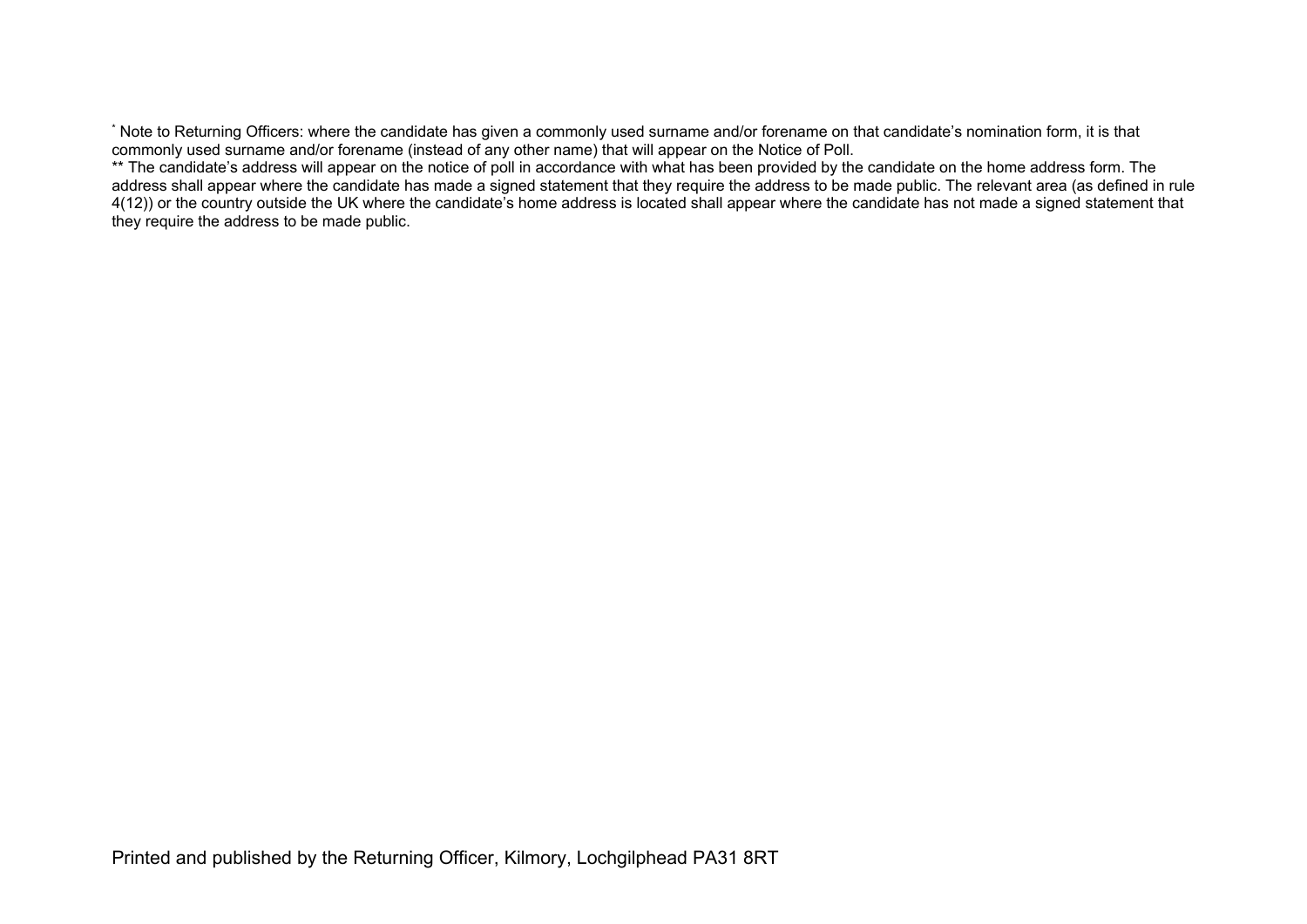## **ARGYLL AND BUTE COUNCIL**

Date of election: Thursday 5 May 2022

The poll for this election will take place between the hours of **7am** and **10pm.** Notice is hereby given that the polling stations and the voters assigned to each in this election shall be as follows.

| <b>Ward</b>                    | <b>Station</b><br><b>No</b> | <b>Polling station and address</b>                          | <b>Description of</b><br>voters entitled to |
|--------------------------------|-----------------------------|-------------------------------------------------------------|---------------------------------------------|
|                                |                             |                                                             | vote at the polling                         |
|                                |                             |                                                             | station                                     |
| <b>Ward 1 South Kintyre</b>    |                             | Victoria Hall, Kinloch Road, C/town PA28 6EG                | AA01                                        |
|                                | $\overline{2}$              | Stewarton and District Village Hall, Campbeltown PA28 6PG   | AA02                                        |
|                                | 3                           | Dunaverty Hall, Southend, C'town PA28 6RW                   | AA03                                        |
|                                | 4                           | Victoria Hall, Kinloch Road, C/town PA28 6EG                | AA04                                        |
|                                | 5                           | Victoria Hall, Kinloch Road, C/town PA28 6EG                | AA04                                        |
|                                | $6\,$                       | Peninver Village Hall, Peninver, PA28 6QP                   | AA05                                        |
|                                | $\overline{7}$              | Victoria Hall, Kinloch Road, C/town PA28 6EG                | AA06                                        |
|                                | 8                           | Victoria Hall, Kinloch Road, C/town PA28 6EG                | AA06 & AA07                                 |
| Ward 2 Kintyre and the Islands | 9                           | Carradale Village Hall, Carradale, Campbeltown PA28 6QG     | AA08                                        |
|                                | 10                          | Skipness Village Hall, Skipness, PA29 6XT                   | AA09                                        |
|                                | 11                          | Templar Arts & Leisure Centre, Harbour St, Tarbert PA29 6UD | AA10                                        |
|                                | 12                          | Gigha Primary School, Isle of Gigha, PA41 7AA               | AA11                                        |
|                                | 13                          | Tayinloan Village Hall, Tayinloan, Tarbert PA29 6XG         | AA12                                        |
|                                | 14                          | Clachan Primary School, Clachan, by Tarbert PA29 6XL        | AA13                                        |
|                                | 15                          | Kilberry Inn, Kilberry by Tarbert PA29 6YD                  | AA14                                        |
|                                | 16                          | Port Mor, Port Charlotte, Islay PA48 7UE                    | AA15                                        |
|                                | 17                          | Rhinns Hall, Portnahaven, Islay, PA47 7SG                   | AA16                                        |
|                                | 18                          | Ballygrant Village Hall, Ballygrant, Islay PA45 7QR         | <b>AA17</b>                                 |
|                                | 19                          | Ramsay Memorial Hall, Port Ellen, Islay, PA42 7BD           | AA18                                        |
|                                | 20                          | Bowmore Village Hall, Bowmore, Islay PA43 7JJ               | AA19                                        |
|                                | 21                          | Craighouse Village Hall, Craighouse, Jura PA60 7XG          | AA20                                        |

Printed and published by the Returning Officer, Kilmory, Lochgilphead PA31 8RT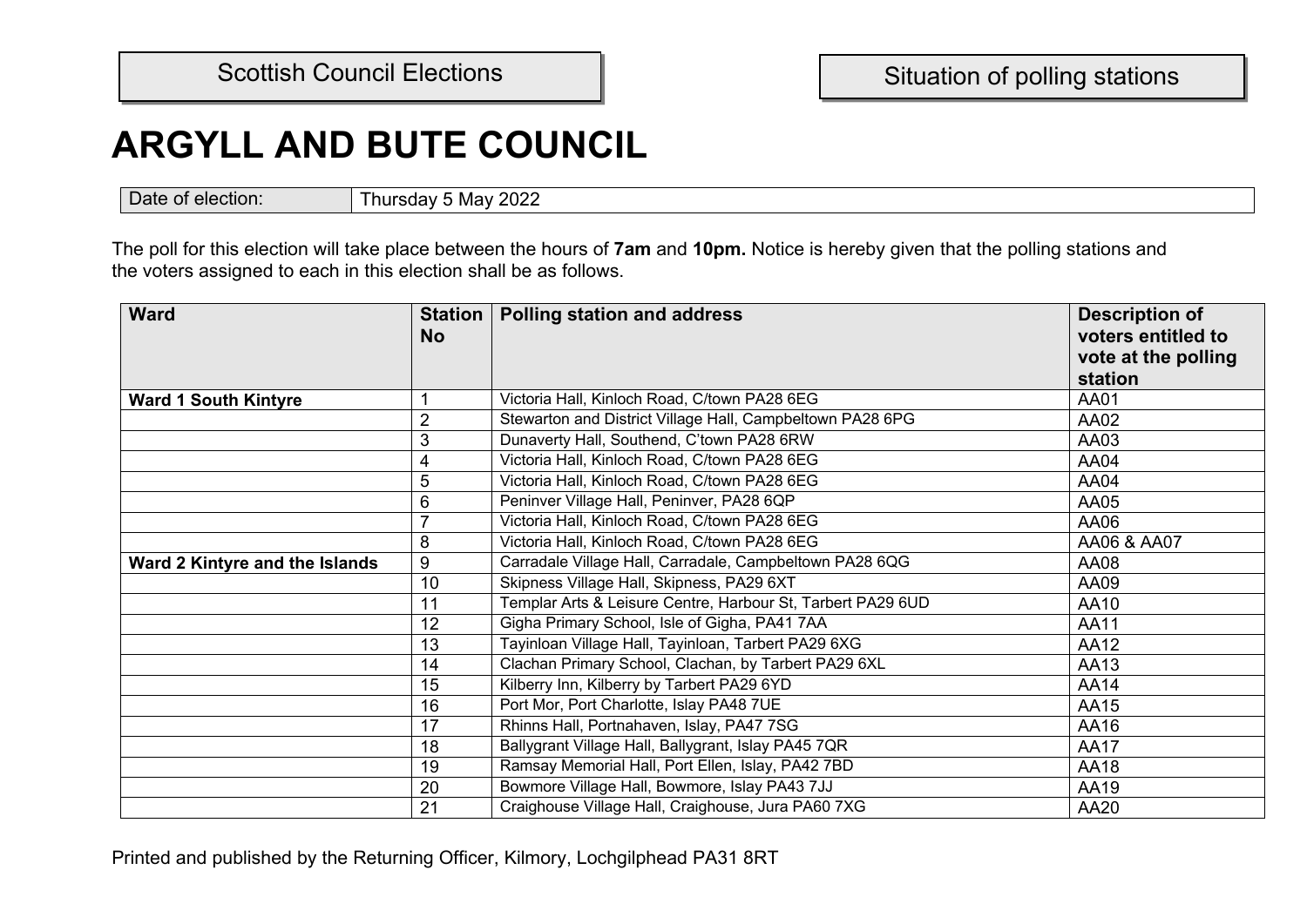|                                 | 22              | Colonsay Village Hall, Scalasaig, Colonsay PA61 7YW                          | <b>AA21</b> |
|---------------------------------|-----------------|------------------------------------------------------------------------------|-------------|
| <b>Ward 3 Mid Argyll</b>        | 23              | Ardrishaig Public Hall, Chalmers Street, Ardrishaig PA30 8EY                 | AA23        |
|                                 | 24              | Achahoish New Primary School, Ormsary Road, by L/head, PA31 8NZ              | <b>AA24</b> |
|                                 | 25              | Achnamara Hall, Achnamara, Lochgilphead PA31 8PU                             | AA25        |
|                                 | 26              | Tayvallich Village Hall, Tayvallich PA31 8PN                                 | AA26        |
|                                 | 27              | Lochgilphead Community Centre, Manse Brae, Lochgilphead PA31 8SY             | <b>AA27</b> |
|                                 | 28              | Lochgilphead Community Centre, Manse Brae, Lochgilphead PA31 8SY             | <b>AA27</b> |
|                                 | 29              | Nicoll Hall, Church Sq, Inveraray PA32 8TZ                                   | AA28        |
|                                 | 30              | Furnace Village Hall, Furnace, by Inveraray PA32 8XN                         | AA29        |
|                                 | 31              | Glassary, Kilmartin & Ford Parish Church Hall, Barr Mhor, Kilmartin PA31 8RN | AA30        |
|                                 | 32              | Ford Village Hall, Ford PA31 8RH                                             | AA31        |
|                                 | 33              | Craignish Village Hall, Ardfern PA31 8QN                                     | AA32        |
|                                 | 34              | Glassary Primary School, Kilmichael Glassary, Lochgilphead PA31 8QA          | AA33        |
|                                 | 35              | Minard Village Hall, Minard, by Inveraray PA32 8PN                           | AA34        |
| Ward 4 Oban South and the Isles | 36              | The Rockfield Centre, Stevenson Street, Oban PA34 5DQ                        | AA36        |
|                                 | $\overline{37}$ | The Rockfield Centre, Stevenson Street, Oban PA34 5DQ                        | <b>AA37</b> |
|                                 | 38              | The Rockfield Centre, Stevenson Street, Oban PA34 5DQ                        | AA37        |
|                                 | 39              | Kilmore & Oban Parish Church Hall, Glencruitten Road, Oban PA34 4DN          | AA38        |
|                                 | 40              | Soroba Community Facility, 6B Scalpay Terrace, Oban PA34 4YH                 | AA39        |
|                                 | 41              | Aros Hall, Main Street, Tobermory, Mull PA75 6NT                             | AA42        |
|                                 | 42              | Dervaig Hall, Dervaig, Mull PA75 6QN                                         | AA43        |
|                                 | 43              | Ulva Primary School, Ulva Ferry, Mull PA73 6LT                               | <b>AA44</b> |
|                                 | 44              | Salen Parish Church Hall, Aros, Mull PA72 6JG                                | AA45        |
|                                 | 45              | Craignure Hall, Craignure, Mull PA65 6AY                                     | AA46 & AA47 |
|                                 | 46              | Pennyghael Hall, Pennyghael, Mull PA70 6HB                                   | AA48        |
|                                 | 47              | Bunessan Community Centre Bunessan, Mull PA67 6DG                            | AA49        |
|                                 | 48              | Creich Community Centre, Fionnphort, Mull PA66 6BP                           | AA50        |
|                                 | 49              | Iona Village Hall, Isle of Iona PA76 6SG                                     | AA51        |
|                                 | 50              | An Cridhe, Arinagour, Isle of Coll PA78 6SY                                  | AA52        |
|                                 | 51              | An Talla Hall, Crossapol, Tiree PA77 6UP                                     | AA53        |
| Ward 5 Oban North and Lorn      | 52              | Lochawe Village Hall, Lochawe PA33 1AQ                                       | AA55        |
|                                 | 53              | Dalmally Community Centre, Dalmally PA33 1AX                                 | AA56        |
|                                 | 54              | Bridge of Orchy Village Hall, Bridge of Orchy PA36 4AD                       | <b>AA57</b> |
|                                 | 55              | Taynuilt Village Hall, Taynuilt PA35 1JE                                     | AA58        |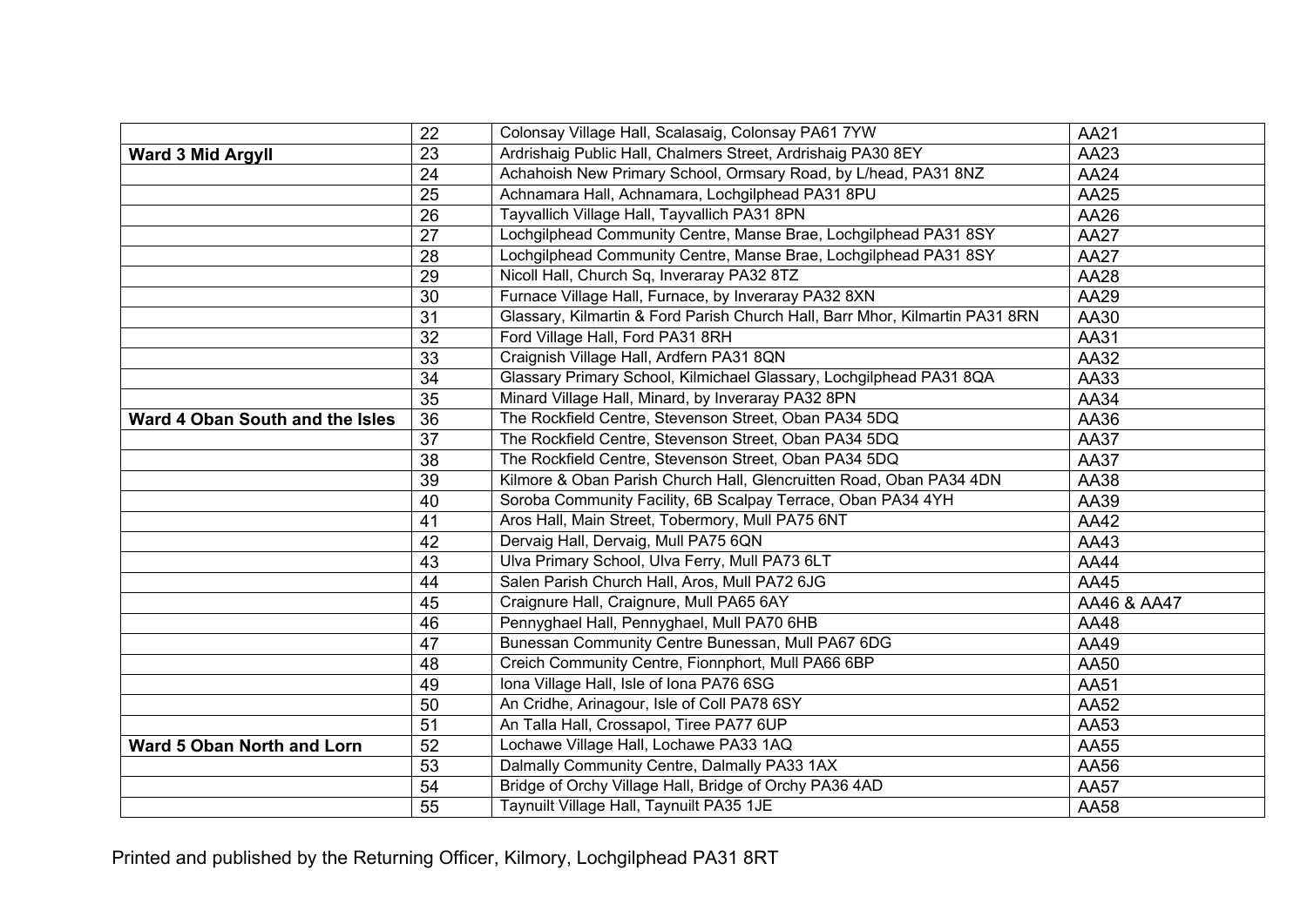|                      | 56              | Kilchrenan Village Hall, Kilchrenan PA35 1HG                              | AA59        |
|----------------------|-----------------|---------------------------------------------------------------------------|-------------|
|                      | 57              | Dalavich Community Centre Hall, Dalavich PA35 1HL                         | AA60        |
|                      | 58              | Portsonachan Village Hall, Portsonachan PA33 1BQ                          | AA61        |
|                      | 59              | Cullipool Village Hall, Luing, Isle of Luing PA34 4UB                     | AA62        |
|                      | 60              | Kilmelford Village Hall, Kilmelford PA34 4XD                              | AA63        |
|                      | 61              | The Corran Halls, 54 The Esplanade, Oban PA34 5AB                         | AA64        |
|                      | 62              | The Corran Halls, 54 The Esplanade, Oban PA34 5AB                         | AA64        |
|                      | 63              | Seil Island Hall, Easdale PA34 4RF                                        | AA65        |
|                      | 64              | Kilmore Hall, Kilmore, by Oban PA34 4XT                                   | AA66        |
|                      | 65              | Dunbeg Church, Etive Road, Dunbeg PA37 1QF                                | AA67        |
|                      | 66              | Kilninver School, Kilninver, by Oban PA34 4UT                             | AA68        |
|                      | 67              | Lismore Public Hall, Isle of Lismore PA34 5UG                             | AA69        |
|                      | 68              | Appin Village Hall, Appin, by Oban PA38 4BN                               | <b>AA70</b> |
|                      | 69              | Connel Village Hall, Main Street, Connel PA37 1PA                         | <b>AA71</b> |
|                      | 70              | Victory Hall, Benderloch, By Oban, PA37 1RZ                               | <b>AA72</b> |
|                      | $\overline{71}$ | Victory Hall, Benderloch, By Oban, PA37 1RZ                               | AA73        |
|                      | 72              | The Ardchattan Centre, Ardchattan, by Oban PA37 1RH                       | <b>AA74</b> |
| <b>Ward 6 Cowal</b>  | 73              | Glendaruel Hall, Glendaruel PA22 3AE                                      | <b>AA75</b> |
|                      | 74              | Colintraive Hall, Colintraive PA22 3AS                                    | AA76        |
|                      | 75              | Cairndow Village Hall, Cairndow PA26 8BN                                  | <b>AA77</b> |
|                      | 76              | Lochgoil Village Hall, Lochgoilhead PA24 8AQ                              | <b>AA78</b> |
|                      | 77              | Strachur Memorial Hall, Strachur PA27 8DG                                 | <b>AA79</b> |
|                      | 78              | Strathlachlan Community Centre, Strathlachlan PA27 8BU                    | AA80        |
|                      | 79              | Kilfinan Hall, Kilfinan PA21 2EP                                          | AA81        |
|                      | 80              | Kames District Recreational Club, Highgate, Kames, Tighnabruaich PA21 2AF | AA82        |
|                      | 81              | Cowal Dog Training Club, 49 Hunter Street, Kirn, Dunoon PA23 8JR          | AA83        |
|                      | 82              | Cowal Dog Training Club, 49 Hunter Street, Kirn, Dunoon PA23 8JR          | AA83A       |
|                      | 83              | Uig Hall, Rashfield, Dunoon PA23 8QU                                      | AA84        |
|                      | 84              | Ardentinny Village Hall, Ardentinny, Dunoon PA23 8TS                      | AA85        |
|                      | 85              | Younger Hall, Shore Road, Kilmun PA23 8SD                                 | AA86        |
|                      | 86              | Sandbank Village Hall, High Road, Sandbank, Dunoon PA23 8QS               | <b>AA87</b> |
| <b>Ward 7 Dunoon</b> | 87              | St Mun's Church Hall, Alexandra Parade, Dunoon PA23 8AW                   | AA89        |
|                      | 88              | St Mun's Church Hall, Alexandra Parade, Dunoon PA23 8AW                   | AA89        |
|                      | 89              | Queen's Hall, Argyll Street, Dunoon PA23 7HH                              | AA90        |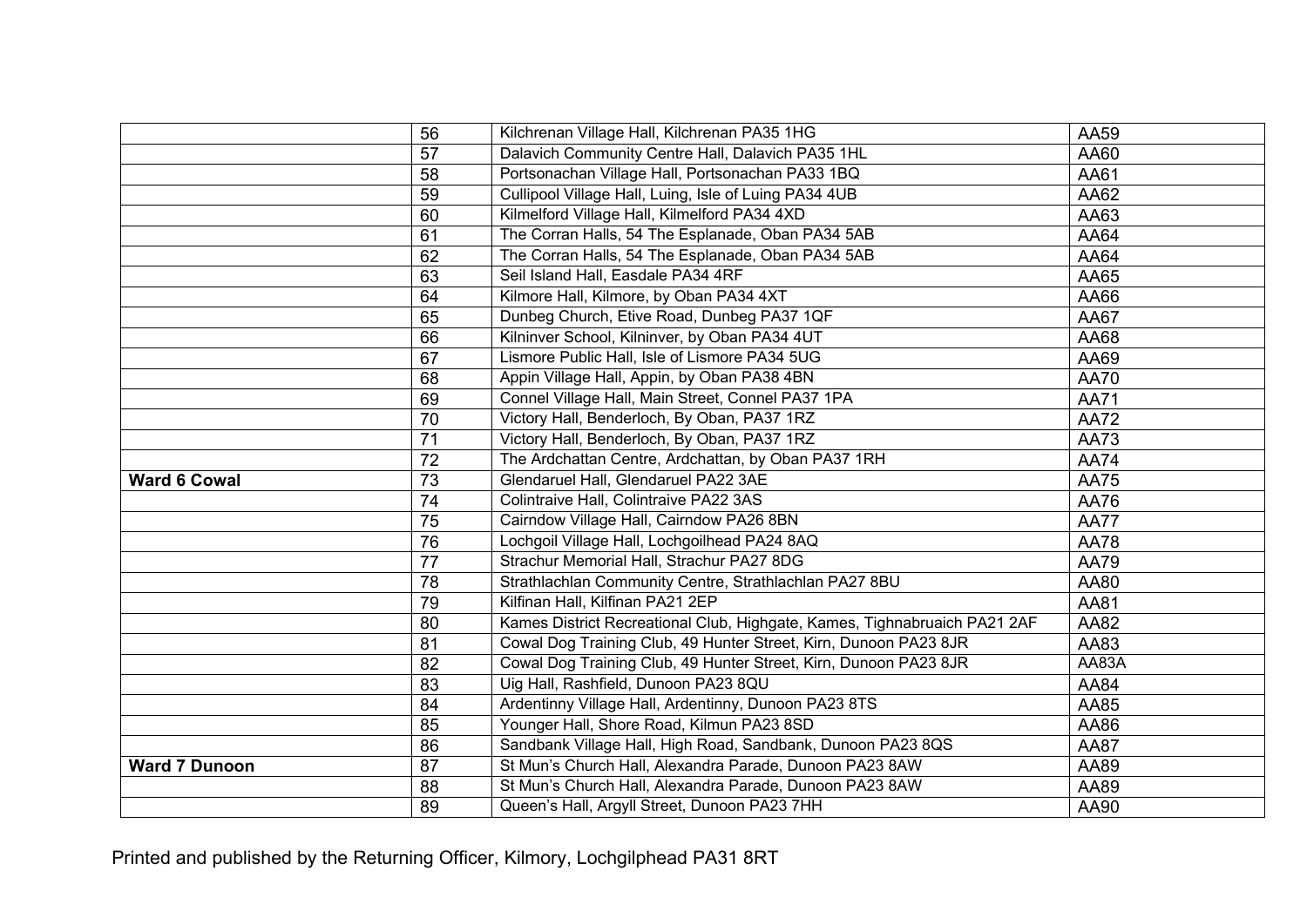|                                                | 90  | Community Centre, 170 Edward Street, Dunoon PA23 7PH                                                         | AA91             |
|------------------------------------------------|-----|--------------------------------------------------------------------------------------------------------------|------------------|
|                                                | 91  | Community Centre, 170 Edward Street, Dunoon PA23 7PH                                                         | AA91             |
|                                                | 92  | Innellan Public Hall, Innellan, Dunoon PA23 7TH                                                              | AA92             |
|                                                | 93  | Queen's Hall, Argyll Street, Dunoon PA23 7HH                                                                 | AA93             |
| <b>Ward 8 Isle of Bute</b>                     | 94  | Isle of Bute Sailing Club, West Bay, Argyll Place, Rothesay, Bute PA20 0BA                                   | AA94             |
|                                                | 95  | Port Bannatyne Village Hall, Castle Street, Port Bannatyne, Bute PA20 0QW                                    | AA95             |
|                                                | 96  | The Moat Centre, Stuart Street, Rothesay, Bute PA20 0EP                                                      | AA96             |
|                                                | 97  | The Moat Centre, Stuart Street, Rothesay, Bute PA20 0EP                                                      | <b>AA97</b>      |
|                                                | 98  | The Moat Centre, Stuart Street, Rothesay, Bute PA20 0EP                                                      | AA98             |
|                                                | 99  | St Blaine's House, Kilchattan Bay, Bute PA20 9NW                                                             | AA99             |
| <b>Ward 9 Lomond North</b>                     | 100 | Rhu Community Education Centre, Hall Road, Rhu G84 8RR                                                       | AD01             |
|                                                | 101 | Gibson Hall, Garelochhead, Helensburgh G84 0AT                                                               | AD <sub>02</sub> |
|                                                | 102 | Cove Burgh Hall, Shore Road, Cove G84 0LY                                                                    | AD <sub>03</sub> |
|                                                | 103 | The Three Villages Hall, Arrochar G83 7AB                                                                    | AD <sub>04</sub> |
|                                                | 104 | Luss Village Hall, Luss G83 8NZ                                                                              | AD <sub>05</sub> |
|                                                | 105 | Arrochar Primary School, Tarbet, Arrochar G83 7DG                                                            | AD <sub>06</sub> |
|                                                | 106 | Rhu Community Education Centre, Hall Road, Rhu G84 8RR                                                       | AD07             |
|                                                | 107 | Cove Burgh Hall, Shore Road, Cove G84 0LY                                                                    | AD <sub>08</sub> |
|                                                | 108 | St Modans Parish Church Hall, The Clachan, Rosneath, Helensburgh G84 0RF                                     | AD <sub>09</sub> |
|                                                | 109 | The Three Villages Hall, Arrochar G83 7AB                                                                    | AD10             |
| Ward 10 Helensburgh Central                    | 110 | Templeton Building Annexe, Helensburgh and Lomond Civic Centre, 38 East<br>Clyde Street, Helensburgh G84 7PG | AD12             |
|                                                | 111 | Templeton Building Annexe, Helensburgh and Lomond Civic Centre, 38 East<br>Clyde Street, Helensburgh G84 7PG | AD13             |
|                                                | 112 | Templeton Building Annexe, Helensburgh and Lomond Civic Centre, 38 East<br>Clyde Street, Helensburgh G84 7PG | AD13             |
|                                                | 113 | Victoria Halls, Sinclair Street, Helensburgh G84 8TR                                                         | AD <sub>14</sub> |
|                                                | 114 | Victoria Halls, Sinclair Street, Helensburgh G84 8TR                                                         | AD15             |
|                                                | 115 | Victoria Halls, Sinclair Street, Helensburgh G84 8TR                                                         | AD <sub>16</sub> |
|                                                | 116 | Victoria Halls, Sinclair Street, Helensburgh G84 8TR                                                         | AD <sub>17</sub> |
|                                                | 117 | Helensburgh Parish Church, Colquhoun Street, Helensburgh G84 8UP                                             | AD <sub>18</sub> |
| Ward 11 Helensburgh and<br><b>Lomond South</b> | 118 | Helensburgh Community Hub, 116 East Princes Street, Helensburgh G84 7DQ                                      | AD20             |
|                                                | 119 | Helensburgh Community Hub, 116 East Princes Street, Helensburgh G84 7DQ                                      | AD20             |
|                                                | 120 | Drumfork Centre, Churchill Square, Helensburgh G84 9HL                                                       | AD21             |

Printed and published by the Returning Officer, Kilmory, Lochgilphead PA31 8RT